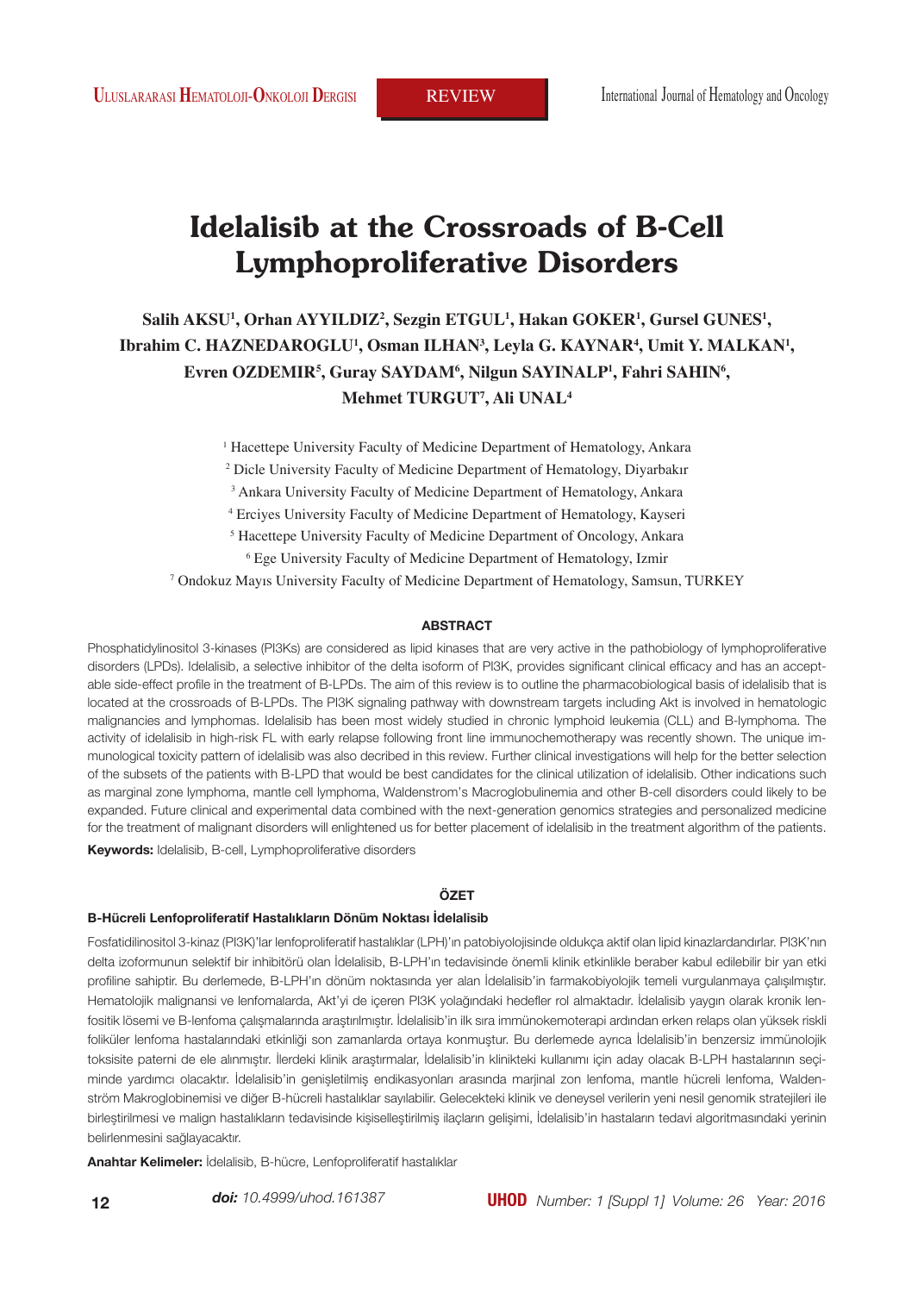## **INTRODUCTION**

Phosphatidylinositol 3-kinases (PI3Ks) are considered as lipid kinases that are very active in the pathobiology of lymphoproliferative disorders (LPDs).1 PI3Ks regulate diverse cellular processes including proliferation, adhesion, survival, and motility in LPDs. Thus, dysregulated PI3K pathway signaling occurs in the majority of the LPDs (1). Idelalisib, a selective inhibitor of the delta isoform of PI3K, provides significant clinical efficacy and has an acceptable side-effect profile in the treatment of B-LPDs.<sup>2</sup> The aim of this review is to outline the pharmacobiological basis of idelalisib that is located at the crossroads of B-LPDs. Targeted therapy of B-LPDSs promise a chemotherapyfree future for the patients based on the results fo the current clinical trials.<sup>3,4</sup> Idelalisib will shape the future clinical landscape of B-cell malignancies.<sup>5</sup> The recently approved small molecule kinase inhibitors are effective treatment options for elderly LPD patients with decreased tolerance for aggressive regimens and in patients with poor prognostic features who do not benefit from conventional chemoimmunotherapy regimens.6

## **Idelalisib, PI3Ks and B-lymphoproliferative Disorders**

The PI3K signaling pathway with downstream targets including Akt is involved in hematologic malignancies and lymphomas. The development of PI3K inhibitors, particularly idelalisib, directed toward this pathway with confirmed clinical efficacy.7 The importance of the PI3K signaling pathway, main location for idelalisib, in B-LPDs is depicted in Figure 1.

### **Idelalisib in Chronic Lymphoid Leukemia**

Idelalisib has been most widely studied in chronic lymphoid leukemia (CLL) and B-lymphoma in numerous clinical trials.5,6,8-17 Recently published mature results of the initial treatment of CLL with idelalisib plus rituximab demonstrated that the combination is extremely effective with manageable toxicity in older CLL patients.15,18

O'Brien et al presented the first clinical trial of idelalisib with rituximab for the initial therapy of CLL in patients with a median age of 71 years, 42% of whom had advanced-stage disease.<sup>15</sup> The overall



**Figure 1.** The importance of the PI3K signaling pathway in B- lymphoproliferative disorders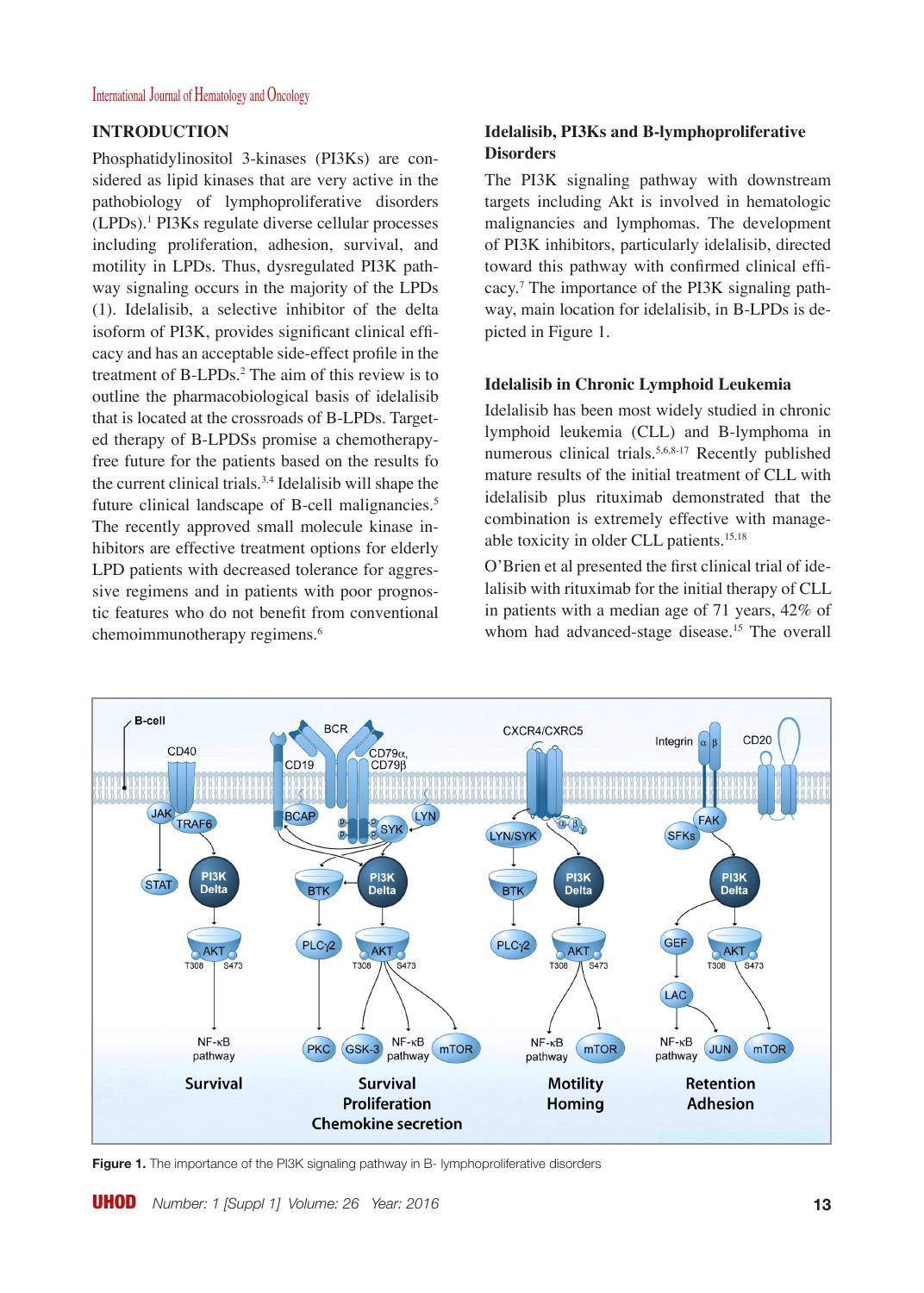

Figure 2. The progression-free survival (PFS) is 83% at 36 months with idelalisib in the front-line study of chronic lymphoid leukemia (CLL).

response rate is 97%, with 19% being complete responders. The progression-free survival (PFS) is an impressive 83% at 36 months, with only 4 events of disease progression, despite only 23 of 64 patients currently continuing on idelalisib.15,18 The effectiveness of idelalisib is particularly striking in patients with high-risk cytogenetic abnormalities like 17p deletion and in older CLL patients in whom chemoimmunotherapy is apparently less well-tolerated. Among the highest-risk TP53-mutated patients  $(n= 9)$ , the overall response rate is 100% and none have progressed, consistent with the known excellent activity of idelalisib in relapsed patients in this high risk group (Figure 2).

On the other hand in the patients with heavily pre-treated high-risk relapsed CLL not suitable for chemotherapy, idelalisib added to Rituximab improved PFS including patients with del(17p)/ TP53 mutation or IGHV mutational status "unmutated".17, 19-26 The idelalisib plus rituximab combination had improved overall response rate and lymph node response, improved overall survival (OS) and quality of life (QoL) independent of poor prognostic factors of CLL at the same study an acceptable safety profile. The most impressive finding was that idelalisib and rituximab treatment had similar efficacy regardless of the presence of 17p deletion or IGHV mutational status. OS is higher for patients on idelalisib+rituximab despite crossover in extension design. Favorable benefit/risk ratio is maintained during the longer follow-up of the study.17,19-26 Figure 3 illustrates the superiority of idelalisib+rituximab combination versus the control arm in terms of PFS.

Idelalisib in combination with bendamustin+ rituximab (BR) is superior to BR alone, reducing the risk of both disease progression and death, increasing PFS and OS, and with a safety profile consistent with prior reported studies. Median PFS of IDELA + BR vs BR + placebo: 23 mo vs 11 mo (HR=0.33; p< 0.0001), median OS of IDELA + BR vs BR + placebo not reached for either arm (HR= 0.55; p= 0.008). Rai stage III/IV  $46\%$ ; median time since completion of last prior therapy 16 months; patients with del(17p)/p53mut 32.9%, patients with unmutated IGHV 83.2%, patients with refractory disease 29.8%, median number of prior therapies: 2 (range: 1-13). Those results were consistent across pts with high-risk features. The addition of idelalisib to BR was also beneficial in patients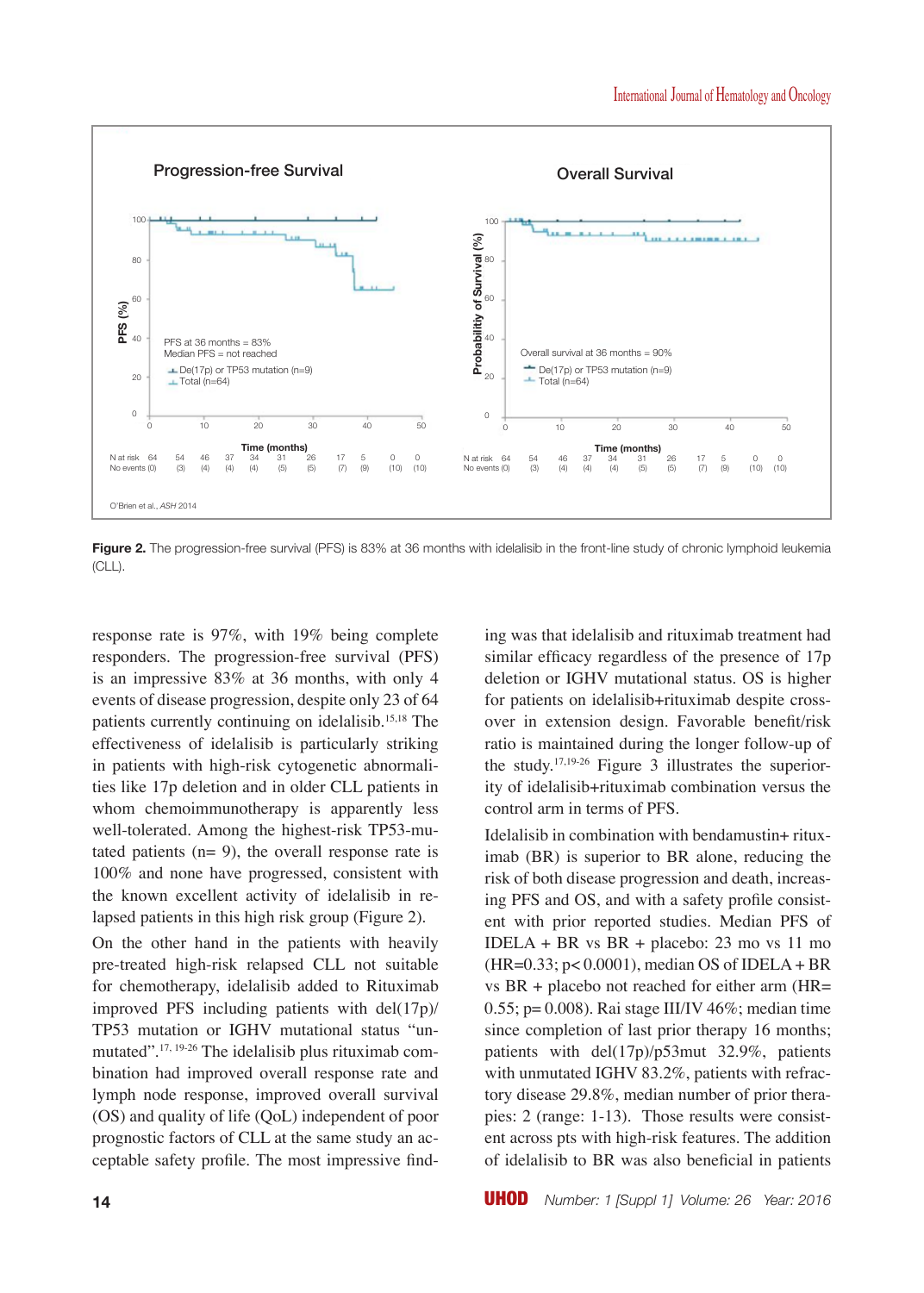

**Figure 3.** The progression-free survival (PFS) of idelalisib+rituximab combination is superior versus the control arm in heavily pretreated high-risk relapsed chronic lymphoid leukemia (CLL) not suitable for chemotherapy.

without del(17p)/TP53mut. This kind of idelalisib regimen represents an important new option for the patients with relapsed and resistant CLL.<sup>16</sup>

The complexity of CLL with respect to different chromosomal aberrations, lack of a common aberrant signaling pathway activation, and associated immune suppression of the disease seems to be challenging for the targeted therapies.<sup>27</sup> Current CLL trials of idelalisib<sup>17,19-26</sup> appear to be overcoming this obstacle. The possibility of a chemotherapy-free treatment approach may be possible not only for CLL but also other B-LPDs.<sup>3</sup>

#### **Idelalisib in B-lymphoma**

Follicular lymphoma (FL) is the most common indolent non-Hodgkin lymphoma (NHL) with a heterogenous natural history of disease and a median survival of 8 to 12 years. The activity of idelalisib in high-risk FL with early relapse following front line immunochemotherapy was recently shown.<sup>10</sup> The study subgroup of 46 patients with FL and having received first-line immunochemotherapy, of which 37 experienced early disease progression, defined as starting second-line treatment within 24 months of initial first-line treatment. PFS and OS following initiation of immunochemotherapy and idelalisib were assessed in this small subset study.10 Best responses included 5 (13.5%) patients with CR, 16 (43.2%) with PR, 2 (5.4%) with SD, and 1 (2.7%) with PD. Estimated probabilities of survival and progression-free status at 2 years following initiation of idelalisib were  $79\% \pm 7\%$  and  $29\% \pm 10\%$ , respectively. Thus, idelalisib may have significant clinical activity in high-risk and doubly-refractive FL following early relapse status post first-line immunochemotherapy.10

Mature follow-up data from a phase 2 study of idelalisib in patients with double (rituximab and alkylating agent)-refractory indolent B-NHL (R/R iNHL) were established. Patients had received a median of 4 prior regimens (range, 2 to 12), with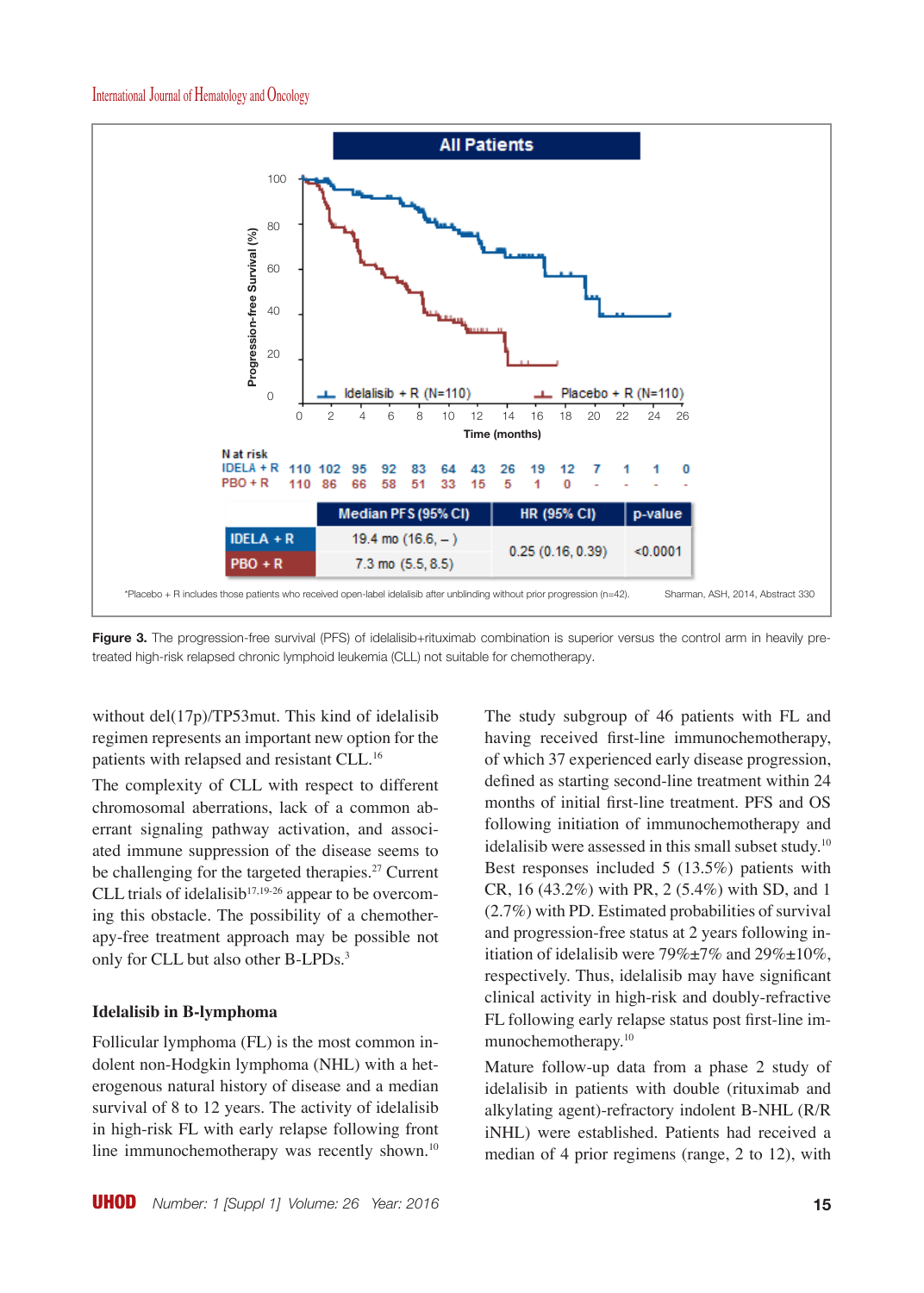

**Figure 4.** The safety profile of Idelalisib on continuous therapy was manageable with effective response in lymphoma

73 patients (58%) having received 4 or more prior regimens.28 Idelalisib demonstrated high response rates (ORR 58%) in patients with R/R iNHL. Response durations were prolonged (median 12.5 months). With a median 9.7 months follow-up; the median progression-free survival was 11.0 months (wh, with 47% of the patients remaining progression free at 48 weeks. The median overall survival was 20.3 months, and overall survival at 1 year was estimated to be 80%. The safety profile of idelalisib in these patients on continuous therapy was manageable (Figure 4).<sup>28</sup>

Likewise, durable responses following the treatment with idelalisib in combination with rituximab, bendamustine, or both, in recurrent iNHL were also reported in phase I/II trials.29 Idelalisib in combination therapy for patients with R/R iNHL resulted in high response rates (ORR of 81%), durable response (median PFS of 37 months and DOR at 36 months of 55%), manageable safety profile with treatment >3 years, with no unexpected toxicities. This data provides strong support for Phase 3 trials of idelalisib in combination with rituximab or bendamustine/rituximab for the treatment of patients with  $R/R$  iNHL.<sup>29</sup>

## **The Unique Immunological Toxicity Pattern of Idelalisib**

In the clinical idelalisib trials performed in the R/R setting, the ORR was 70-80%, while the frequency of significant toxicity was easily manageable (grade  $\geq$  3 transaminitis 14%, pneumonitis 3%, grade  $\geq$  3 diarrhea  $14\%$ ).<sup>30</sup> However, the use of idelalisib as first-line therapy in CLL results in more frequent and severe toxicities than its use in the R/R setting. Idelalisib toxicity has an immune-mediated mechanism. The delayed time to onset, the immune cell infiltrate in biopsies of affected organs (such as the colonic mucosa) and abatement of toxicity with immunosuppressants have all supported the unique immunological toxicity pattern of idelalisib.<sup>31</sup> Affected CLL patients had depressed Treg functionality at baseline and lost marker of Treg activation after idelalisib therapy. $31$  On the other hand, previous studies<sup>32</sup> disclosed that  $CD4+CD25+T$ cells were elevated in inflammatory bowel disease (IBD) suggesting a partial role of activated T cell response in the disease pathophysiology. Thus, the conclusion that CD4+CD25+ regulatory T cells may play a key role in the immunopathogenesis of IBD32 shall be further searched for the immunitymediated colitis associated with the idelalisib as well.<sup>33</sup> Non-immune toxicity profile of idelalisib is expected and usually easier to manage.<sup>8,30,34-45</sup>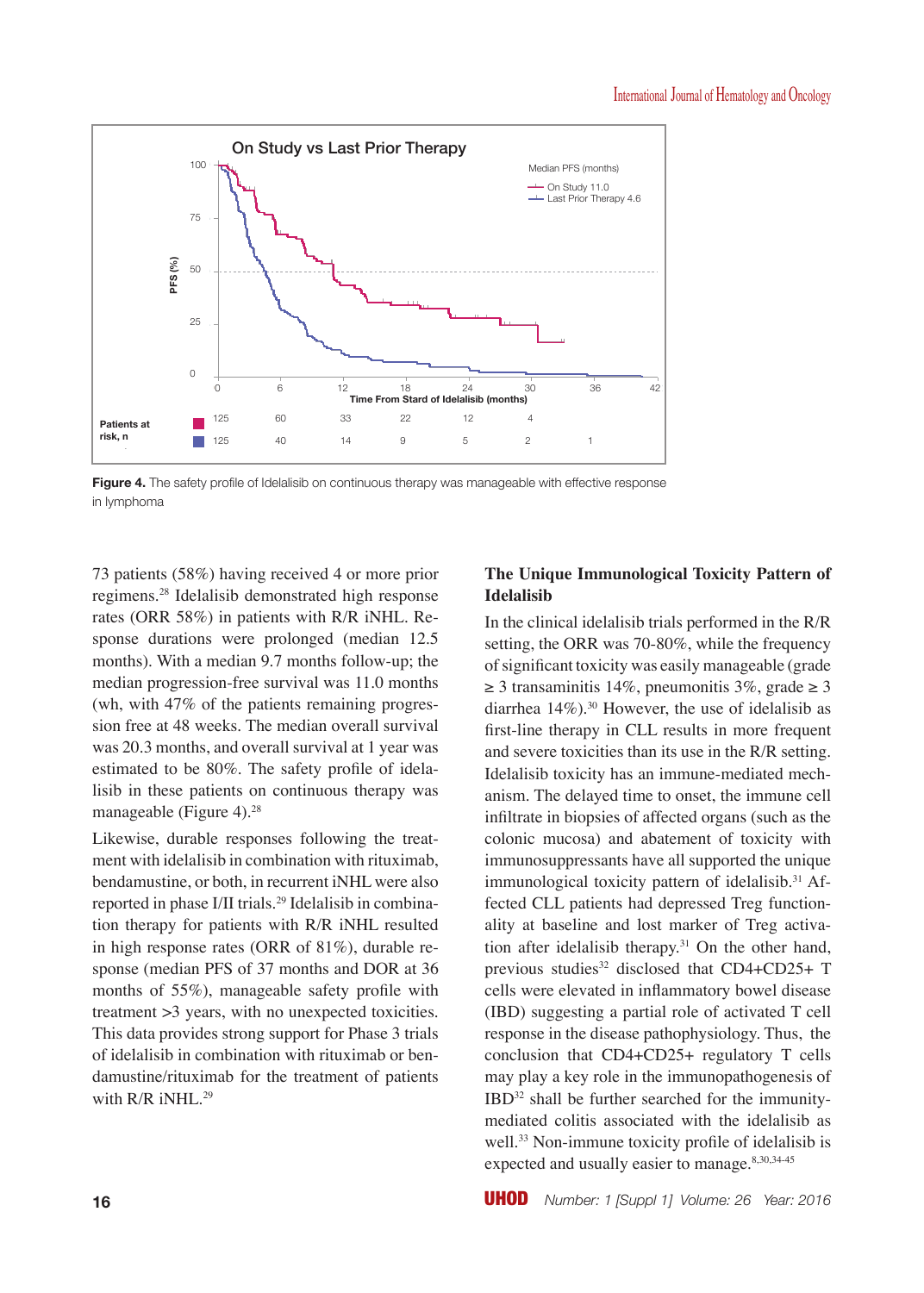## **Expanding Spectrum of Idelalisib and PI3K Pathway in B-lymphoproliferative Disorders**

In USA/FDA; Idelalisib is indicated in combination with rituximab for patients with relapsed chronic lymphocytic leukemia (CLL) for whom rituximab alone would be considered appropriate therapy and as monotherapy for patients with relapsed follicular B-cell non-Hodgkin lymphoma (FL) and small lymphocytic lymphoma (SLL) who have received at least two prior systemic therapies. In Europe/EMA; Idelalisib has been approved for use in combination with rituximab for patients who have received at least one prior therapy; or as firstline treatment in the presence of 17p deletion or TP53 mutation in patients unsuitable for chemoimmunotherapy for the treatment of CLL. For the treatment of FL, Idelalisib has been approved as a monotherapy in patients who are refractory to two prior lines of treatment.<sup>14,46,47</sup> Further clinical investigations will help for the better selection of the subsets of the patients with B-LPD that would be best candidates for the clinical utilization of idelalisib. Other indications such as marginal zone lymphoma<sup>13</sup>, mantle cell lymphoma<sup>48</sup>, Waldenstrom's Macroglobulinemia<sup>49,50</sup>, and other B-cell  $disorders<sup>51</sup>$  could likely to be expanded. Future clinical and experimental data combined with the next-generation genomics strategies and personalized medicine for the treatment of malignant disorders will enlightened us for better placement of idelalisib in the treatment algorithm of the patients.

#### **REFERENCES**

- 1. Akinleye A, Avvaru P, Furqan M, et al. Phosphatidylinositol 3-kinase (PI3K) inhibitors as cancer therapeutics. J Hematol Oncol 6: 88, 2013.
- 2. Fruman DA, Cantley LC. Idelalisib A PI3K delta Inhibitor for B-Cell Cancers. NJEM 370: 1061-1062, 2014.
- 3. Cheson BD. CLL and NHL: the end of chemotherapy? Blood 123: 3368-3370, 2014.
- 4. Wendtner CM. Chemotherapy-free treatment of chronic lymphocytic leukemia? Dtsch Med Wochenschr 138: 2104-2106, 2013.
- 5. Yang QS, Modi P, Ramanathan S, et al. Idelalisib for the treatment of B-cell malignancies. Expert Opin Orphan Drugs 3: 109-123, 2015.
- 6. Zelenetz AD, Gordon LI, Wierda WG, et al. Chronic lymphocytic leukemia/small lymphocytic lymphoma, Version 1.2015. J Natl Compr Canc Netw 13: 326-362, 2015.
- 7. Curran E, Smith SM. Phosphoinositide 3-kinase inhibitors in lymphoma. Curr Opin Oncol 26: 469-475, 2014.
- 8. Coutre S, Barrientos JC, Brown JR, et al. Safety of idelalisib in B-cell malignancies: Integrated analysis of eight clinical trials. J Clin Oncol 33: 18030, 2015
- 9. Davies A. Idelalisib for relapsed/refractory indolent B-cell non-Hodgkin's lymphoma: an overview of pharmacokinetics and clinical trial outcomes. Expert Rev Hematol 8: 581-593, 2015.
- 10. Gopal AK, Kahl BS, Flowers C, et al. Activity of idelalisib in high-risk follicular lymphoma with early relapse following front line immunochemotherapy. Blood 126: 2744, 2015.
- 11. Kahl BS, Spurgeon SE, Furman RR, et al. A phase 1 study of the PI3K delta inhibitor idelalisib in patients with relapsed/refractory mantle cell lymphoma (MCL). Blood 123: 3398-3405, 2014.
- 12. Kinoshita T, Fukuhara N, Nagai H, et al. Phase 1b and pharmacokinetic study of idelalisib in Japanese patients with relapsed or refractory (R/R) indolent B-Cell non-Hodgkin lymphoma (iNHL) or chronic lymphocytic leukemia (CLL). Blood 126: 5089, 2015.
- 13. Martin P, Armas A, Gopal AK, et al. Idelalisib monotherapy and durable responses in patients with relapsed or refractory marginal zone lymphoma (MZL). Blood 126: 1543, 2015.
- 14. Miller BW, Przepiorka D, de Claro RA, et al. FDA Approval: Idelalisib monotherapy for the treatment of patients with follicular lymphoma and small lymphocytic lymphoma. Clin Cancer Res 21: 1525-1529, 2015.
- 15. O'Brien SM, Lamanna N, Kipps TJ, et al. A phase 2 study of idelalisib plus rituximab in treatment-naïve older patients with chronic lymphocytic leukemia. Blood 126: 2686-2694, 2015.
- 16. Zelenetz AD, Robak T, Coiffier B, et al. Idelalisib plus bendamustine and rituximab (BR) is superior to BR alone in patients with relapsed/refractory chronic lymphocytic leukemia: Results of a phase 3 randomized double-blind placebo-controlled study. Blood 126: LBA-5, 2015.
- 17. Stilgenbauer S, Hallek MJ, Coutre SE, et al. Efficacy of idelalisib in CLL subpopulations harboring del(17p) and other adverse prognostic factors: Results from a phase 3, randomized, double-blind, placebo-controlled trial. Oncol Res Treat 37: 184, 2014.
- 18. Brown JR. Idelalisib has CLL on the run! Blood 126: 2656-2657, 2015.
- 19. Eradat HA, Coutre SE, Barrientos JC, et al. A phase III, randomized, double-blind, placebo-controlled study evaluating the efficacy and safety of idelalisib (GS-1101) in combination with bendamustine and rituximab for previously treated chronic lymphocytic leukemia (CLL). J Clin Oncol 31: 7133, 2013.
- 20. Eradat HA, Robak T, Delgado J, et al. A phase 3, randomized, double-blind, placebo-controlled study evaluating the efficacy and safely or idelalisib (GS-1101) in combination with bendamustine and Minimal) for previously treated chronic lymphocytic leukemia (CLL). J Clin Oncol 32: 7123, 2014.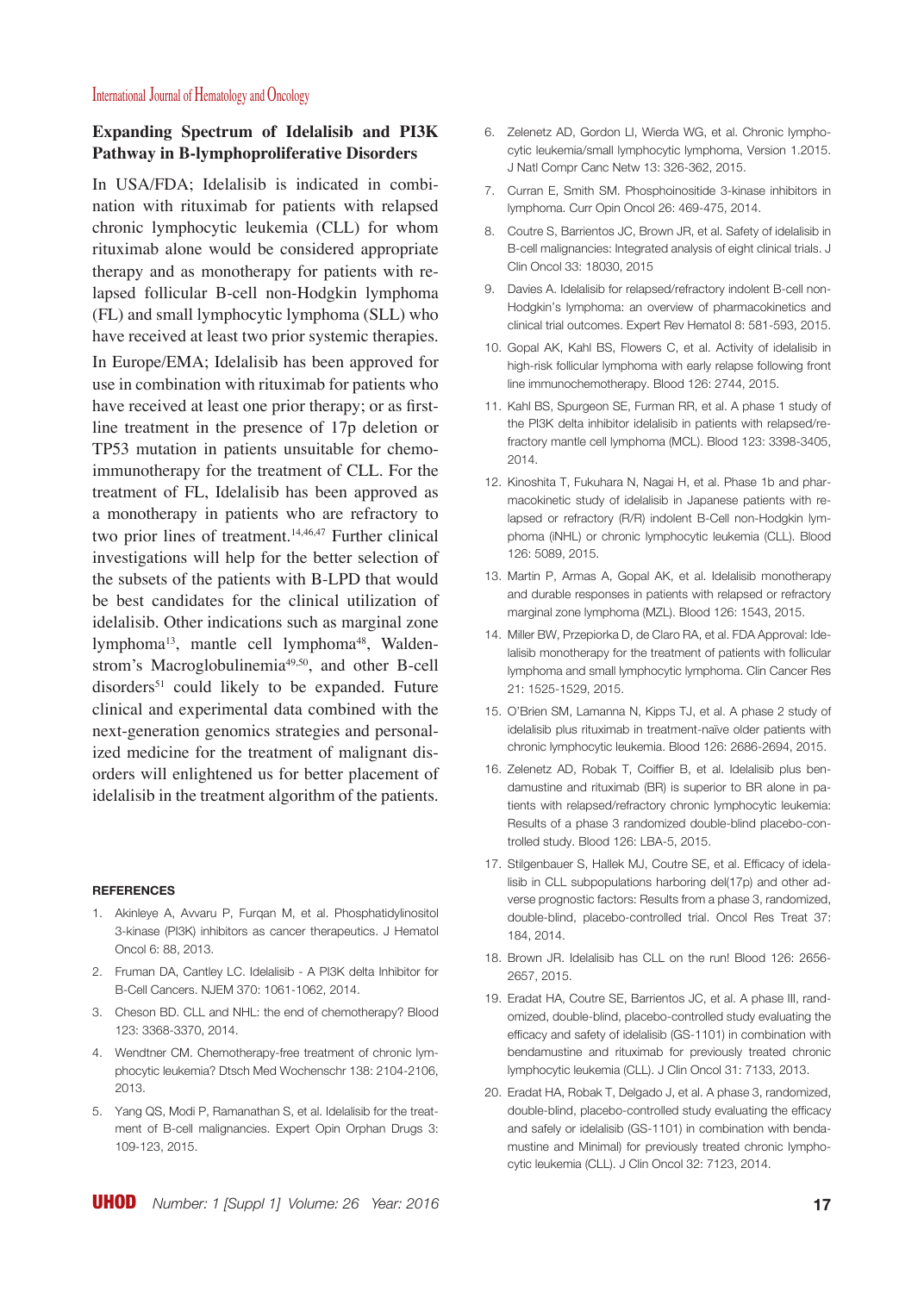- 21. Furman RR, Sharman JP, Coutre SE, et al. A Phase 3, randomized, double-blind, placebo-controlled study evaluating the efficacy and safety of idelalisib and rituximab for previously treated patients with chronic lymphocytic leukemia (CLL). Blood 122: LBA-6, 2013.
- 22. Ghia P, Hillmen P, Kim Y, et al. Overall survival analysis adjusting for treatment effect after crossover in a phase 3 study evaluating idelalisib in combination with rituximab in relapsed chronic lymphocytic leukemia (Cll). Haematologica 100: 315, 2015
- 23. Ghia P, O'Brien SM, Hillmen P, et al. Health-related quality of life (HRQL) impact of idelalisib (IDELA) in patients (pts) with relapsed chronic lymphocytic leukemia (CLL): Phase 3 results. J Clin Oncol 32: 7099, 2014.
- 24. Salles GA, Lamanna N, Amin BR, et al. A phase 3, randomized, double-blind, placebo-controlled study evaluating the efficacy and safely of idelalisib on eninhination with bendamustine and rituximab for previously untreated chronic lymphocytic leukemia. J Clin Oncol 32: 7123 ,2014.
- 25. Sharman JP, Coutre SE, Furman RR, et al. Second interim analysis of a phase 3 study of idelalisib (ZYDELIG®) plus rituximab (R) for relapsed chronic lymphocytic leukemia (CLL): Efficacy analysis in patient subpopulations with Del(17p) and other adverse prognostic factors. Blood 124: 330, 2014.
- 26. Stilgenbauer S, Coutre SE, Furman RR, et al. Efficacy of idelalisib in Cll subpopulations harboring Del(17p) and other adverse prognostic factors: Results from a phase 3, randomized, double-blind, placebo-controlled trial. Haematologica 99: 521, 2014.
- 27. Awan FT, Byrd JC. New strategies in chronic lymphocytic leukemia: Shifting treatment paradigms. Clin Cancer Res 20: 5869-5874, 2014.
- 28. Gopal AK, Kahl BS, de Vos S, et al. Mature follow up from a phase 2 study of PI3K-Delta inhibitor idelalisib in patients with double (rituximab and alkylating agent)-refractory indolent B-Cell non-Hodgkin lymphoma (iNHL). Blood 124: 1708, 2014.
- 29. de Vos S, Wagner-Johnston ND, Coutre SE, et al. Durable responses following treatment with the PI3K-Delta inhibitor idelalisib in combination with rituximab, bendamustine, or both, in recurrent indolent non-Hodgkin lymphoma: Phase I/II Results. Blood 124: 3063, 2014.
- 30. Coutre S, Barrientos J, Brown J, et al. Safety of idelalisib in B-cell malignancies: Integrated analysis of eight clinical trials. Haematologica 100: 225, 2015.
- 31. Lampson BL, Matos T, Kim HT, et al. Idelalisib given front-Line for the treatment of chronic lymphocytic leukemia results in frequent and severe immune-mediated toxicities. Blood 126: 497, 2015.
- 32. Kekilli M, Tunc B, Beyazit Y, et al. Circulating CD4+CD25+ regulatory T cells in the pathobiology of ulcerative colitis and concurrent primary sclerosing cholangitis. Dig Dis Sci 58: 1250-1255, 2013.
- 33. Louie CY, DiMaio MA, Matsukuma KE, et al. Idelalisib-associated enterocolitis: Clinicopathologic features and distinction from other enterocolitides. Am J Surg Pathol 39: 1653-1660, 2015.
- 34. Jin F, Robeson M, Zhou HF, et al. The pharmacokinetics and safety of idelalisib in subjects with severe renal impairment. Blood; 122: 5572, 2013.
- 35. Jin F, Robeson M, Zhou HF, et al. The pharmacokinetics and safety of idelalisib in subjects with moderate or severe hepatic impairment. Blood 122: 5571, 2013.
- 36. Jin F, Robeson M, Zhou HF, et al. The pharmacokinetics and safety of idelalisib in subjects with severe renal impairment. Cancer Chemother Pharmacol 76: 1133-1141, 2015.
- 37. Jin F, Robeson M, Zhou HF, et al. The pharmacokinetics and safety of idelalisib in subjects with moderate or severe hepatic impairment. J Clin Oncol 32: 15, 2014.
- 38. Jin F, Robeson M, Zhou HF, et al. The pharmacokinetics and safety of idelalisib in subjects with moderate or severe hepatic impairment. J Clin Pharmacol 55: 944-952, 2015.
- 39. Jones JA, Wach M, Robak T, et al. Results of a phase III randomized, controlled study evaluating the efficacy and safety of idelalisib (IDELA) in combination with ofatumumab (OFA) for previously treated chronic lymphocytic leukemia (CLL). J Clin Oncol 33: 7023, 2015.
- 40. Leonard J, Zinzani PL, Jurczak W, et al. A phase III, randomized, double-blind, placebo-controlled study evaluating the efficacy and safety of idelalisib (GS-1101) in combination with rituximab for previously treated indolent non-Hodgkin lymphomas (iNHL). J Clin Oncol 31: 8617, 2013.
- 41. Liewer S, Huddleston AN. Oral targeted therapies: managing drug interactions, enhancing adherence and optimizing medication safety in lymphoma patients. Expert Rev Anticancer Ther 15: 453-464, 2015.
- 42. Papadopoulos KP, Egile C, Ruiz-Soto R, et al. Efficacy, safety, pharmacokinetics and pharmacodynamics of SAR245409 (voxtalisib, XL765), an orally administered phosphoinositide 3-kinase/mammalian target of rapamycin inhibitor: a phase 1 expansion cohort in patients with relapsed or refractory lymphoma. Leuk. Lymphoma 56: 1763-1770, 2015.
- 43. Salles GA, Ervin TJ, Dichmann R, et al. A phase 3, randomized, double-blind, placebo-controlled study evaluating the efficacy and safety of idelalisib in combination with rituximab for previously treated indolent non-Hodgkin lymphomas (iNHL). J Clin Oncol 32: 15, 2014.
- 44. Salles GA, Schuster SJ, De Vos S, et al. Idelalisib efficacy and safety in follicular lymphoma patients from a phase 2 study. J Clin Oncol 33: 8529, 2015.
- 45. Zinzani P, Salles G, Schuster SJ, et al. Idelalisib efficacy and safety in follicular lymphoma patients from a phase 2 study. Haematologica 100: 272, 2015.
- 46. Sanford DS, Wierda WG, Burger JA, et al. Three Newly Approved Drugs for Chronic Lymphocytic Leukemia: Incorporating Ibrutinib, Idelalisib, and Obinutuzumab into Clinical Practice. Clin Lymphoma Myeloma Leuk; 15: 385-391, 2015.
- 47. Markham A. Idelalisib: First Global Approval. Drugs 74: 1701- 1707, 2014.
- 48. Matilla BN, Garcia-Marco JA. Mantle cell lymphoma: Towards a personalized therapeutic strategy? Med Clin (Barc) 144: 553-559, 2015.

**18** UHOD *Number: 1 [Suppl 1] Volume: 26 Year: 2016*